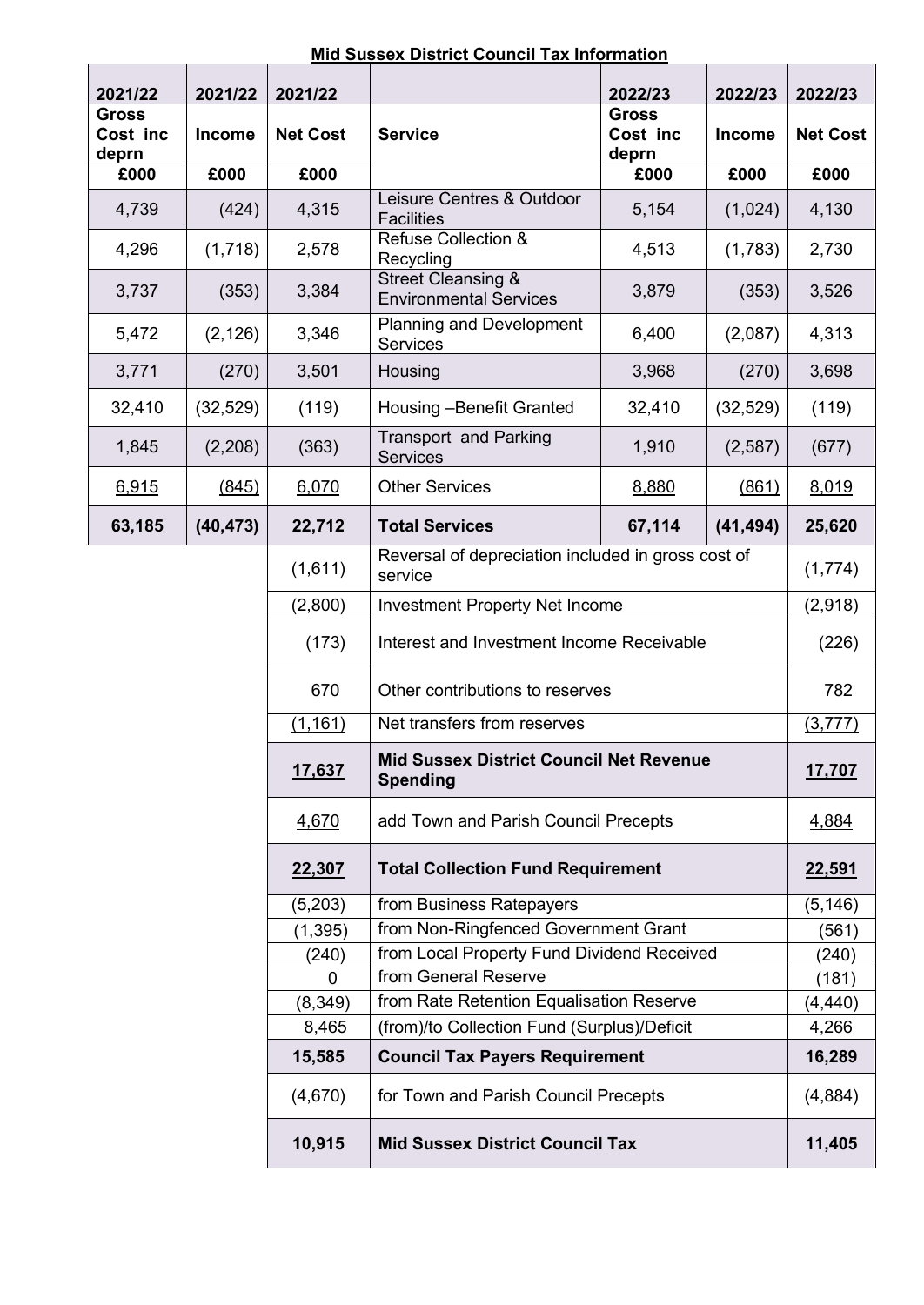|                                                                             | 2022/23           | 2022/23 | 2021/22           | 2021/22 |
|-----------------------------------------------------------------------------|-------------------|---------|-------------------|---------|
| Where does the money go?                                                    | <b>Gross cost</b> |         | <b>Gross cost</b> |         |
|                                                                             | £000              | %       | £000              | %       |
| Leisure centres, outdoor facilities and contribution to<br>leisure reserves | 5,154             | 7%      | 4,739             | 7%      |
| <b>Refuse and recycling</b>                                                 | 4,513             | 7%      | 4,296             | 7%      |
| <b>Street cleaning and environment</b>                                      | 3,879             | 6%      | 3,737             | 6%      |
| <b>Planning and Economic Development</b>                                    | 6,400             | 9%      | 5,472             | 8%      |
| <b>Housing</b>                                                              | 3,968             | 6%      | 3,771             | 6%      |
| <b>Housing benefit</b>                                                      | 32,410            | 48%     | 32,410            | 51%     |
| <b>Transport and parking</b>                                                | 1,910             | 3%      | 1,845             | 3%      |
| <b>Other services</b>                                                       | 8,880             | 13%     | 6,915             | 11%     |
| <b>Total Gross Costs of Services</b>                                        | 67,114            | 99%     | 63,185            | 99%     |
| Other contributions to reserves                                             | 782               | 1%      | 670               | 1%      |
| <b>Total Budget</b>                                                         | 67,896            | 100%    | 63,855            | 100%    |

## **How we are funded**

|                                                                         | 2022/23 | 2022/23    | 2021/22 | 2021/22 |
|-------------------------------------------------------------------------|---------|------------|---------|---------|
|                                                                         | £000    | %          | £000    | %       |
| Income from fees, charges and rent                                      | 8,016   | 12%        | 7,045   | 11%     |
| <b>Housing benefit grant</b>                                            | 32,529  | 48%        | 32,529  | 51%     |
| Income from interest and property plus use of<br>reserves               | 7,342   | <b>11%</b> | 4,374   | 7%      |
| <b>General Government grants and Business Rates</b><br>retention scheme | 5,707   | 8%         | 6,315   | 10%     |
| <b>Other Government grants and contributions</b>                        | 949     | 1%         | 899     | 1%      |
| <b>Council Tax payers</b>                                               | 11,579  | 17%        | 11,082  | 17%     |
| Reversal of capital charges (included in Gross Cost)                    | 1,774   | 3%         | 1,611   | 3%      |
| <b>Total</b>                                                            | 67,896  | 100%       | 63,855  | 100%    |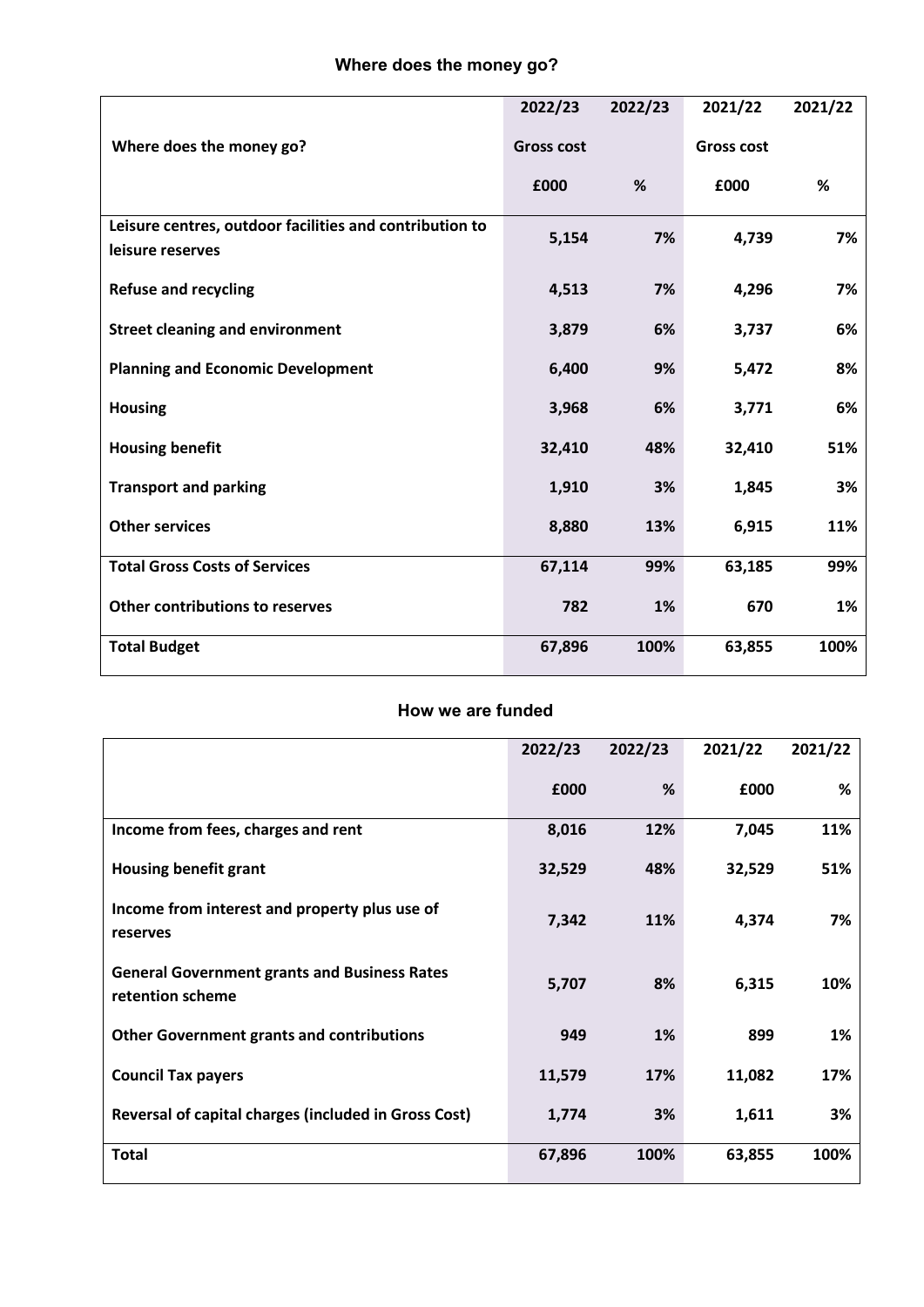## **How net spending has changed this year**

|                                                                          | £000    |
|--------------------------------------------------------------------------|---------|
| 2021/22 net expenditure<br>for the District including Town and Parishes  | £22.307 |
| Net savings from services, income generation and<br>efficiencies         | (395)   |
| Increase in contributions to reserves                                    | 112     |
| Inflation on cost of services                                            | 632     |
| Other net decreases in service budgets                                   | (108)   |
| Increase in Investment Property net income and interest<br>received      | (171)   |
| Increase in parish and town council precepts                             | 214     |
| 2022/23 net expenditure<br>for the District including Towns and Parishes | £22,591 |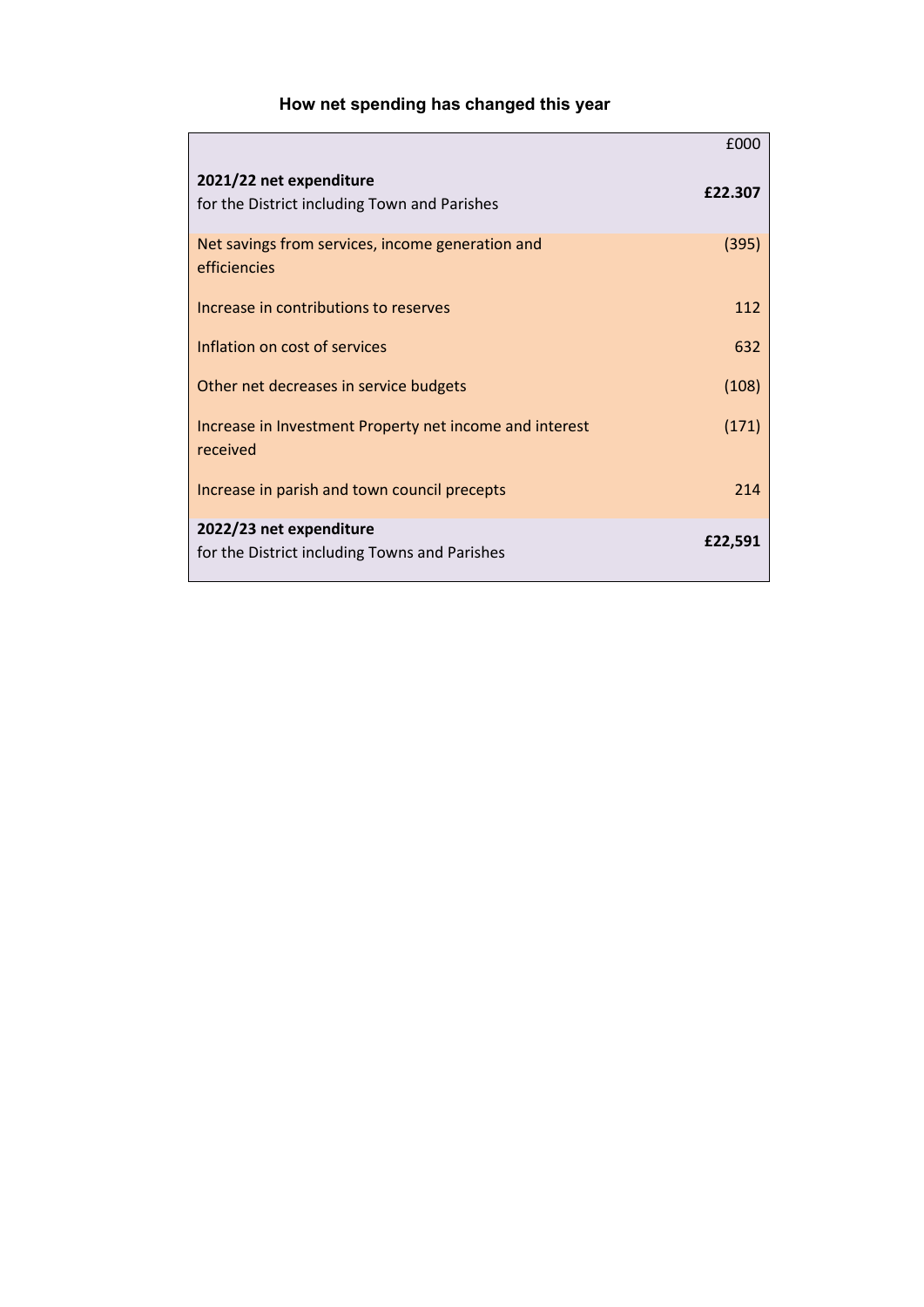## **2022/23 Council Tax for each property band**

| <b>Property Valuation</b><br>Band* | <b>Proportion</b><br>of Band D<br>tax payable | <b>Mid</b><br><b>Sussex</b><br>DC. | West<br><b>Sussex</b><br><b>CC</b> | <b>Sussex Police &amp;</b><br>Crime<br><b>Commissioner</b> | <b>Total</b> |
|------------------------------------|-----------------------------------------------|------------------------------------|------------------------------------|------------------------------------------------------------|--------------|
|                                    |                                               | £                                  | £                                  | £                                                          | £            |
| <b>Band A</b>                      |                                               |                                    |                                    |                                                            |              |
| Up to £40,000                      | 6/9                                           | 120.24                             | 1,037.16                           | 149.94                                                     | 1.307.34     |
| <b>Band B</b>                      |                                               |                                    |                                    |                                                            |              |
| £40,001 to £52,000                 | 7/9                                           | 140.28                             | 1.210.02                           | 174.93                                                     | 1.525.23     |
| <b>Band C</b>                      |                                               |                                    |                                    |                                                            |              |
| £52,001 to £68,000                 | 8/9                                           | 160.32                             | 1,382.88                           | 199.92                                                     | 1,743.12     |
| <b>Band D</b>                      |                                               |                                    |                                    |                                                            |              |
| £68,001 to £88,000                 | 1                                             | 180.36                             | 1,555.74                           | 224.91                                                     | 1,961.01     |
| <b>Band E</b>                      |                                               |                                    |                                    |                                                            |              |
| £88,001 to £120,000                | 11/9                                          | 220.44                             | 1,901.46                           | 274.89                                                     | 2,396.79     |
| <b>Band F</b>                      |                                               |                                    |                                    |                                                            |              |
| £120,001 to £160,000               | 13/9                                          | 260.52                             | 2,247.18                           | 324.87                                                     | 2,832.57     |
| <b>Band G</b>                      |                                               |                                    |                                    |                                                            |              |
| £160,001 to £320,000               | 15/9                                          | 300.60                             | 2,592.90                           | 374.85                                                     | 3.268.35     |
| <b>Band H</b>                      |                                               |                                    |                                    |                                                            |              |
| <b>More than £320,000</b>          | $\overline{2}$                                | 360.72                             | 3,111.48                           | 449.82                                                     | 3,922.02     |

**\*based on market price of property as at 1.4.91.**

**Do not forget your Town/Parish Council Tax has to be added to these figures.**

**The total of your Council Tax for the year is shown in the table on the next page.** 

**Typical property example of Band D Council Tax**

|                           | 2022/23 | 2021/22 | Change | $\%$ |
|---------------------------|---------|---------|--------|------|
| Including parishes        | 257.61  | 250.47  | 7.14   | 2.9  |
| <b>Excluding parishes</b> | 180.36  | 175.41  | 4.95   | 2.8  |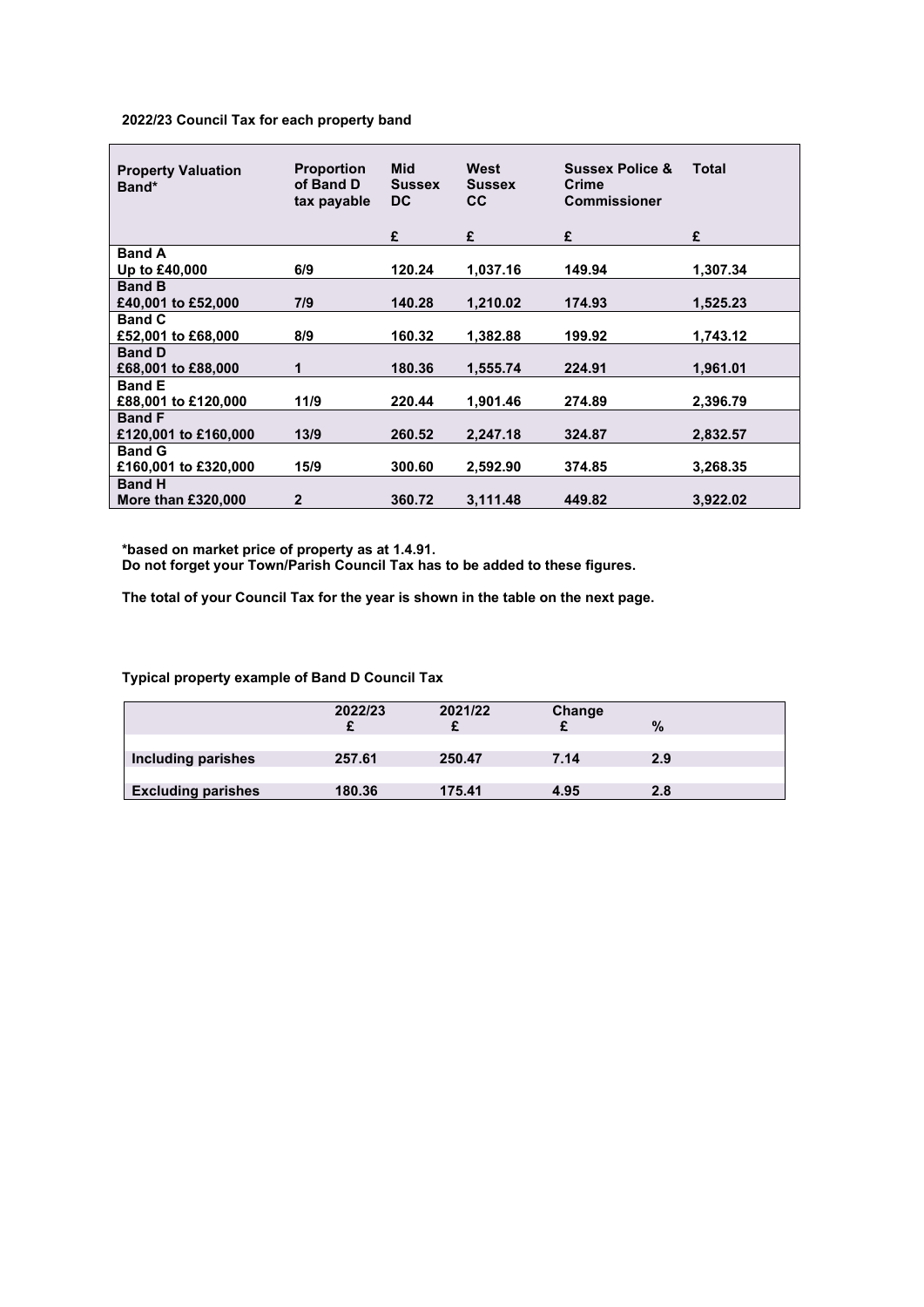| Town / Parish                                      | 2022-23<br>Local | 2021-22<br>Local   |          |                   |                            |                   |          |          |                   |          |
|----------------------------------------------------|------------------|--------------------|----------|-------------------|----------------------------|-------------------|----------|----------|-------------------|----------|
| larea                                              | Precept*         | Precept*           | band A   | band B            | band C                     | band D            | band E   | band F   | band G            | band H   |
|                                                    | £                | £                  | £        | £                 | £                          | £                 | £        | £        | £                 | £        |
| <b>Albourne</b>                                    | 15,022           | 15,022             | 1,339.27 | 1,562.48          | 1,785.69                   | 2,008.90          | 2,455.32 | 2,901.74 | 3,348.17 4,017.80 |          |
| Ansty &<br><b>Staplefield</b>                      | 99,281           | 87,016             | 1,358.82 | 1,585.29          | 1,811.76 2,038.23          |                   | 2,491.17 | 2,944.11 | 3,397.05 4,076.46 |          |
| <b>Ardingly</b>                                    | 89,832           | 87,902             | 1,386.97 | 1,618.13          | 1,849.29                   | 2,080.45          | 2,542.77 | 3,005.09 | 3,467.42 4,160.90 |          |
| <b>Ashurst Wood</b>                                | 70,000           | 70,000             | 1,368.71 |                   | 1,596.83 1,824.95          | 2,053.07          | 2,509.31 | 2,965.55 | 3,421.78 4,106.14 |          |
| <b>Balcombe</b>                                    | 75,000           | 75,000             |          | 1,366.19 1,593.88 | 1,821.58                   | 2,049.28          | 2,504.68 | 2,960.07 | 3,415.47 4,098.56 |          |
| <b>Bolney</b>                                      | 41,000           | 38,200             |          | 1,348.76 1,573.55 | 1,798.35 2,023.14          |                   | 2,472.73 | 2,922.31 | 3,371.90 4,046.28 |          |
| <b>Burgess Hill</b>                                | 933,618          | 923,047            | 1,357.55 | 1,583.81          | 1,810.07                   | 2,036.33          | 2,488.85 | 2,941.37 | 3,393.88          | 4,072.66 |
| <b>Cuckfield</b>                                   | 241,467          | 234,000            |          | 1,402.86 1,636.67 | 1,870.48 2,104.29          |                   | 2,571.91 | 3,039.53 | 3,507.15 4,208.58 |          |
| East Grinstead 1,063,750                           |                  | 1,009,343 1,368.90 |          | 1,597.05          | 1,825.20                   | 2,053.35          | 2,509.65 | 2,965.95 | 3,422.25          | 4,106.70 |
| <b>Fulking</b>                                     | 10,080           | 9,600              | 1.353.56 | 1,579.15          |                            | 1,804.75 2,030.34 | 2,481.53 | 2,932.71 | 3,383.90 4,060.68 |          |
| <b>Hassocks</b>                                    | 312,302          | 295,545            | 1,364.81 | 1,592.27          | 1,819.74 2,047.21          |                   | 2,502.15 | 2,957.08 | 3,412.02 4,094.42 |          |
| <b>Haywards</b><br><b>Heath</b>                    | 717,463          | 681,486            | 1,346.07 | 1,570.41          |                            | 1,794.76 2,019.10 | 2,467.79 | 2,916.48 | 3,365.17          | 4,038.20 |
| Horsted Keynes 55,830                              |                  | 54,290             | 1,360.43 | 1,587.17          | 1,813.91                   | 2,040.65          | 2,494.13 | 2,947.61 | 3,401.08 4,081.30 |          |
| <b>Hurstpierpoint</b><br>& Sayers<br><b>Common</b> | 281.608          | 264.520            | 1.366.07 | 1.593.74          | 1.821.42 2.049.10          |                   | 2.504.46 | 2,959.81 | 3.415.17          | 4.098.20 |
| Lindfield                                          | 189,000          | 172,000            |          | 1,351.34 1,576.56 | 1,801.79                   | 2,027.01          | 2,477.46 | 2,927.90 | 3,378.35 4,054.02 |          |
| Lindfield Rural 73,010                             |                  | 66,384             | 1,336.87 | 1,559.68          | 1,782.49                   | 2,005.30          | 2,450.92 | 2,896.54 | 3,342.17 4,010.60 |          |
| <b>Newtimber</b>                                   | 225              | 225                | 1,311.05 | 1,529.55          | 1,748.06                   | 1,966.57          | 2,403.59 | 2,840.60 | 3,277.62 3,933.14 |          |
| <b>Poynings</b>                                    | 7.200            | 6,900              |          | 1,342.95 1,566.77 | 1,790.60                   | 2,014.42          | 2,462.07 | 2,909.72 | 3,357.37 4,028.84 |          |
| <b>Pyecombe</b>                                    | 13,000           | 12,500             | 1,373.15 | 1,602.00          | 1,830.86                   | 2,059.72          | 2,517.44 | 2,975.15 | 3,432.87          | 4,119.44 |
| <b>Slaugham</b>                                    | 123,000          | 113,000            | 1,358.11 | 1,584.47          | 1,810.82 2,037.17          |                   | 2,489.87 | 2,942.58 | 3,395.28 4,074.34 |          |
| <b>Turners Hill</b>                                | 84.306           | 82,773             | 1.391.71 | 1,623.66          | 1,855.61                   | 2,087.56          | 2,551.46 | 3,015.36 | 3,479.27          | 4,175.12 |
| Twineham                                           | 9,577            | 9,209              |          | 1,347.42 1,571.99 | 1,796.56 2,021.13          |                   | 2,470.27 | 2,919.41 | 3,368.55 4,042.26 |          |
| <b>West Hoathly</b>                                | 78.862           | 76,399             | 1,362.02 | 1.589.02          | 1.816.03                   | 2.043.03          | 2,497.04 | 2.951.04 | 3.405.05 4.086.06 |          |
| <b>Worth</b>                                       | 300.000          | 286.000            | 1,349.27 |                   | 1,574.14 1,799.02 2,023.90 |                   | 2,473.66 | 2,923.41 | 3,373.17 4,047.80 |          |

**\* Precept is the amount of money required to be collected on behalf of your local town or parish council.**

**Information about town and parish precepts is available from the Clerk of the appropriate town or parish council.**